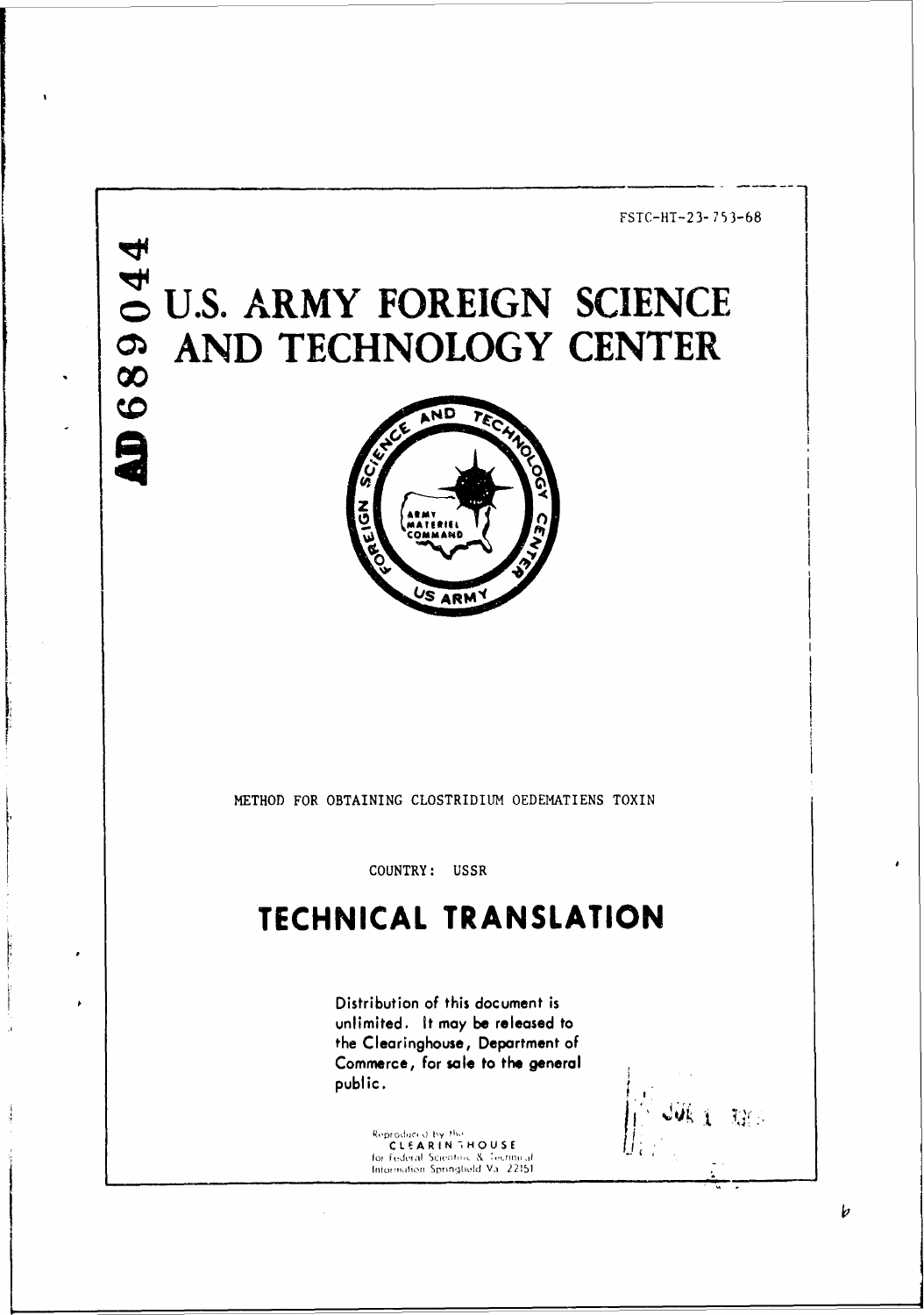## TECHNICAL TRANSLATION

FSTC-HT-23-753-68

Method **for** Obtaining Clostridlum Oedematiens Toxin

**by**

M. P. Neohayevakaya, G. P. Cherkas, N. F. Kalinichenko,

S. V. Diryukova, L. V. Fizhenko, E. M. Derkach,

L. **0.** Podgornaya and **0. 1.** Zimina

Karkhov Solentifto esearsh Institute of Vaooines **and** Sera

named for I. I. Mechnikov

Source: IZOBRETENIYA (Inventions) No. **6,** pp **86-7,** 1967 USSR

Translated for FSTC by ICSI

This translation is an unedited **rendition of the** original foreign text. **Statements** or theories **advocated** or **implied** are those of the source and do not reflect **the** position or opinion of **thi US** Army Foreign Science **and Technology Center.** This translaticn **is** published with **a minimum of copy editing** and graphics praparation in order to expedite the dissemination of information. Requests for **additional copies** of this document should **be addressed to the Defenoe** Documentation Center, Cameron Station, Alexandria, Virginia, ATTN: OSR-2.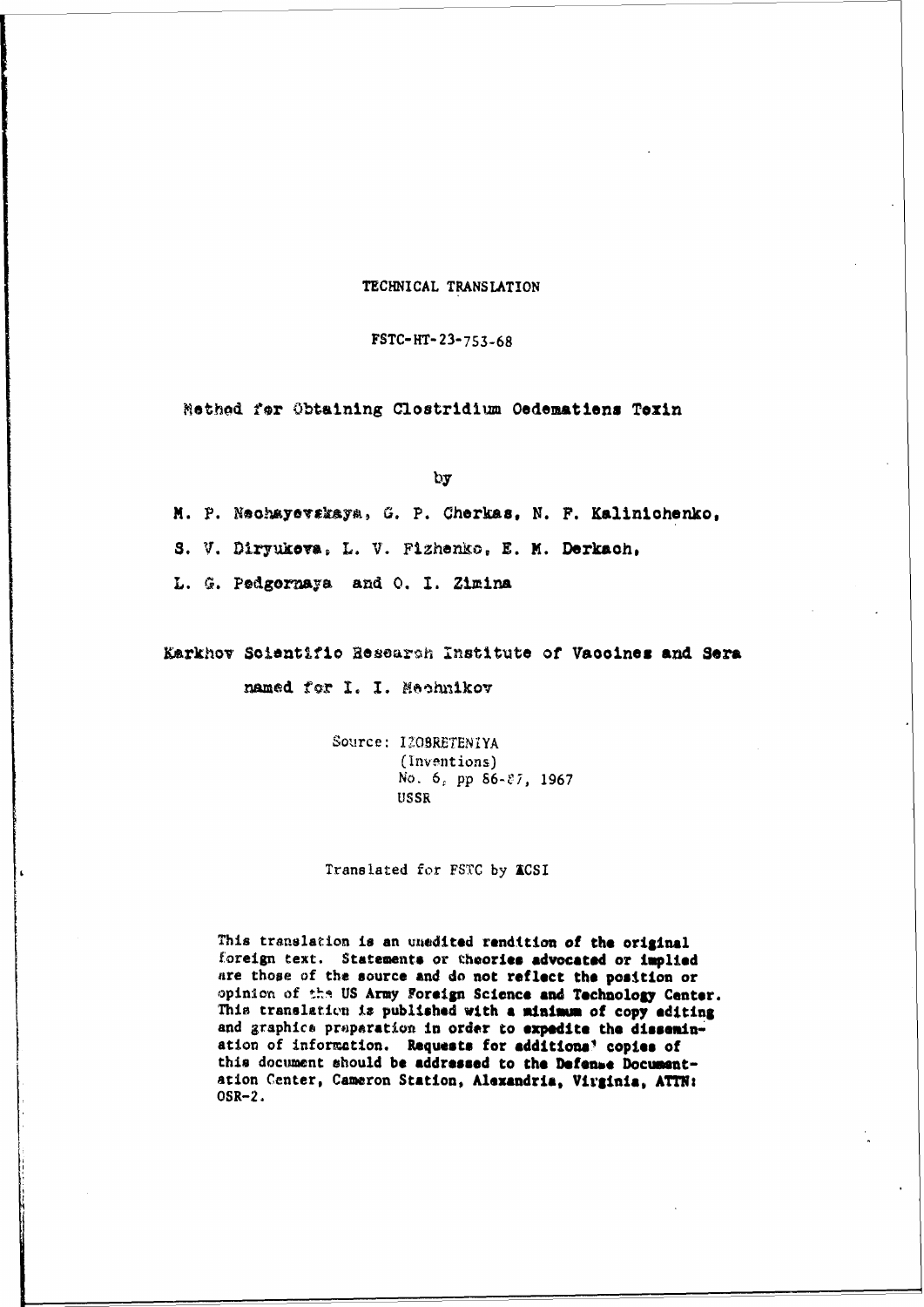## METHOD FOR OBTAINING CLOSTRIDIUM OEDEMATIENS TOXIN

Methods are known for obtaining **Cl.** Qedematiens toxin **by** means of culturing in nutritive medium based on liver water, pepsin and pancreatic hydrolysate of casein.

The **essence** of the proposed method **is** the fact that the cultures for seeding are selected with the help of luminescent microscopy and  $\sim$  3% dextrin and  $\sim$  0.3% porolon<sup>1</sup> or wood sawdust **is** added to the medium. Such a method of obtaining the toxin facilitates an increase in its yield.

In order to obtain Cl. Oadematlens toxin, a broth composed **of** 8.33% pancreatic hydrolysates of oasein, 25% pepsin hydrolysate of oaseln, 20% liver water and 46.67% **dis**tilled water is used as a nutritive medium. The broth contains 1-3% peptone, 0.15- 0.18% amine nitrogen and 0.075- 0.13% tryptophan. To the broth are added approximately **0.3%** monosubstituted sodium and potassium phosphates, it is heated for fifteen minutes, filtered through a cassette filter and decanted into flasks **of** 3 1 capaclty, in which are first placed **a** small amount of hygrosooplc cotton, chemlcally pured chalk, finely shreded ollophane, and **as** filling - 0.3% **of** wood sawdust or perolon<sup>1</sup>. Before seeding  $3/$  dextrin, prepared by the method of acid hydrolysis of starch, is added **as** the **source of** carbohydrate nutrition. **In order to** free

1. Direct transliteration, possibly a tradename.

 $\int \mathcal{L}^{n}$ 

-1-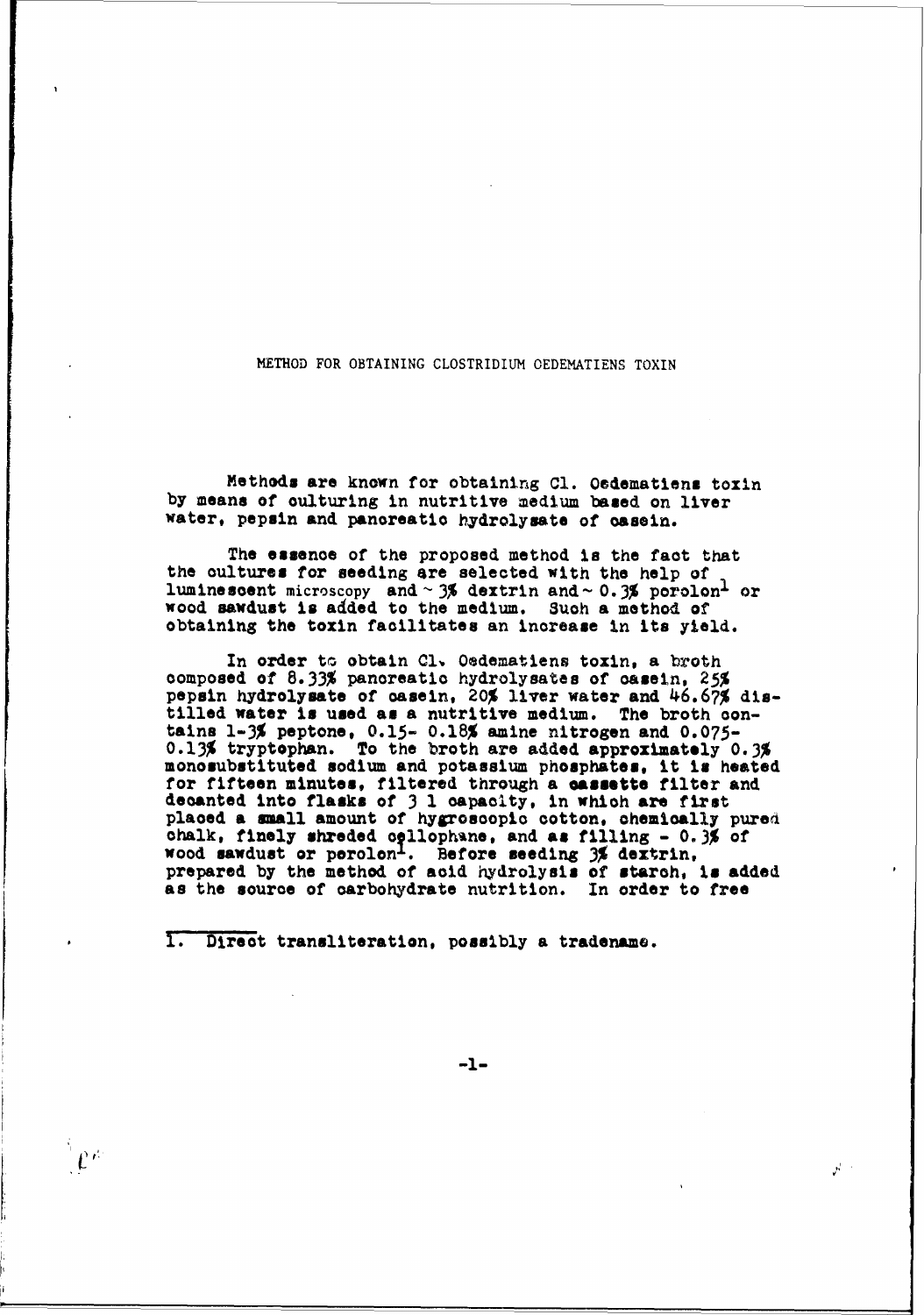the sawdust **from** oolephony and resins is treated with acetone or dichleroethane.

The oulture for **seeding** is stained with acridine orange and under the control of the luminescent mioresoope large colonies, w'hioh lumines with a green light, are isolated. The colonies are isolated on direct agar and are further propogated in pepsin-peptone broth.

## Objeot of the Invention

The method of obtaining Clostridium Oedematiene toxin **by** means **of** culturing a nutritive medium **based** on liver water, pepsin and panoreatic hydrolyzates of casein, is distinguished **by** the fact that, with the aim of increasing the **yield** of toxin, oultures for seeding are selected with the **help** f luminesoontmicroscopy and **3%** dextrin and **0.3%** poroloni or wood sawdust are added to the medium.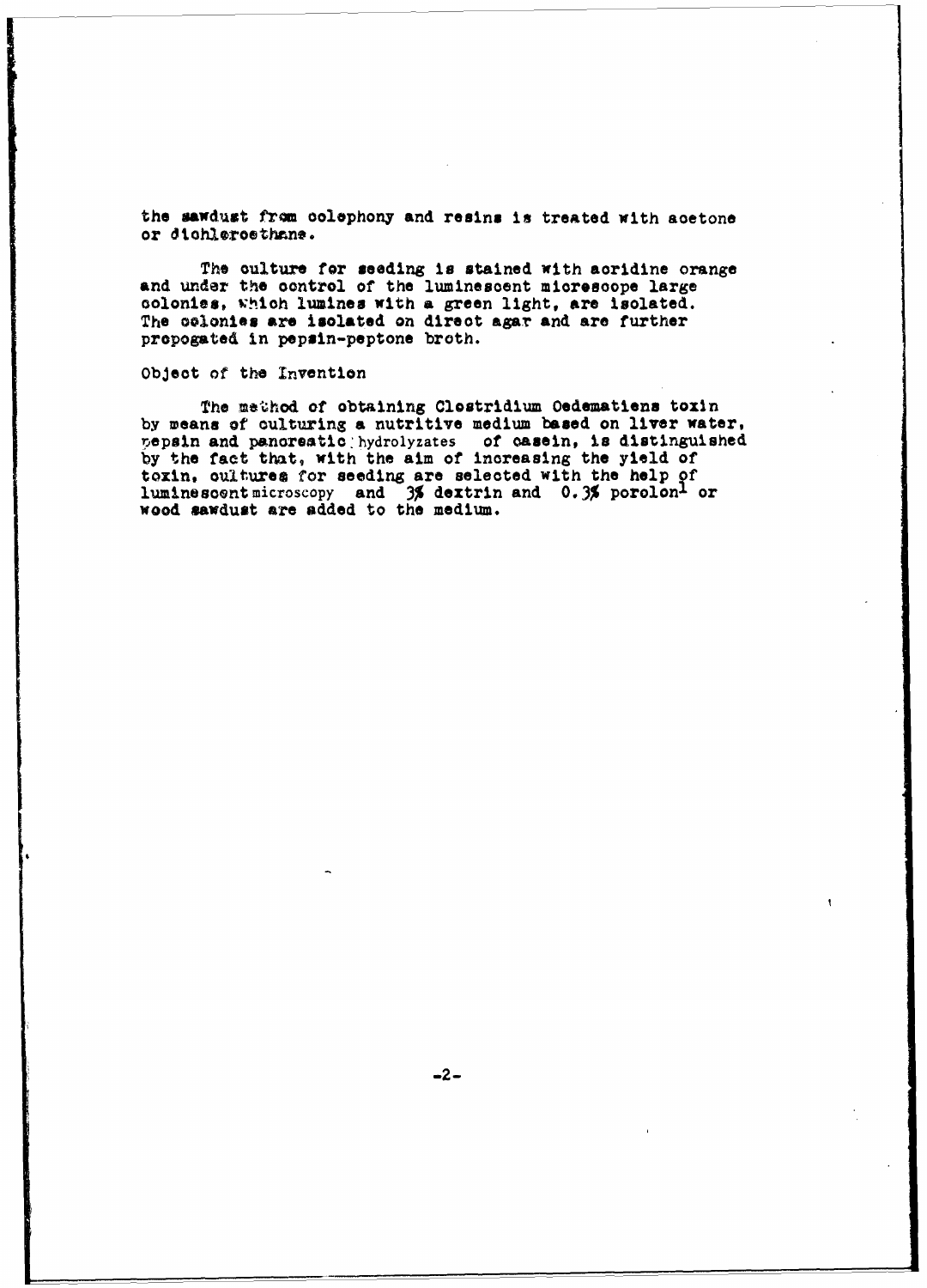|                                                                                                                                                                                                                                                                                                                                         | DOCUMENT CONTROL DATA - R & D            |                                        |                                                                             |  |  |
|-----------------------------------------------------------------------------------------------------------------------------------------------------------------------------------------------------------------------------------------------------------------------------------------------------------------------------------------|------------------------------------------|----------------------------------------|-----------------------------------------------------------------------------|--|--|
| (Security classification of title, body of abstract and indexing annotation must be entered when the overal. >port is classified)                                                                                                                                                                                                       |                                          |                                        |                                                                             |  |  |
| GRIGINATING ACTIVITY (Corporate outhor)                                                                                                                                                                                                                                                                                                 |                                          | 24. REPORT SECURITY CLASSIFICATION     |                                                                             |  |  |
| Foreign Science and Technology Center<br>US Army Materiel Command                                                                                                                                                                                                                                                                       |                                          | UNCLASSIFIED                           |                                                                             |  |  |
| Department of the Army                                                                                                                                                                                                                                                                                                                  |                                          | 26. GROUP                              |                                                                             |  |  |
| <b>1. REPORT TITLE</b>                                                                                                                                                                                                                                                                                                                  |                                          |                                        |                                                                             |  |  |
| A Method for Obtaining Clostridium Oedematiens Toxin                                                                                                                                                                                                                                                                                    |                                          |                                        |                                                                             |  |  |
| 4. DESCRIPTIVE NOTER (Type of report and inclusive dates)                                                                                                                                                                                                                                                                               |                                          |                                        |                                                                             |  |  |
| <b>Translation</b><br>s. AUTHORIS) (Piret name, middle initial, last neme)                                                                                                                                                                                                                                                              |                                          |                                        |                                                                             |  |  |
| M.P. Nechayevskaya, G.P. Cherkas, N.F. Kalinichenko, S.V. Diryukova,                                                                                                                                                                                                                                                                    |                                          |                                        |                                                                             |  |  |
| L.V. Fizhenko, E.M. Derkach, L.G. Podgornaya and O.I. Zimina                                                                                                                                                                                                                                                                            |                                          |                                        |                                                                             |  |  |
| <b>I. REPORT DATE</b>                                                                                                                                                                                                                                                                                                                   | 78. TOTAL NO. OF PAGES                   |                                        | <b>78. NO. OF REFS</b>                                                      |  |  |
| 5 MAY 1969                                                                                                                                                                                                                                                                                                                              |                                          |                                        | N/A                                                                         |  |  |
| <b>BA. CONTRACT OR SRANT NO.</b>                                                                                                                                                                                                                                                                                                        | <b>94. ORIGINATOR'S REPORT NUMBER(S)</b> |                                        |                                                                             |  |  |
| <b>A. PROJECT NO.</b>                                                                                                                                                                                                                                                                                                                   |                                          |                                        |                                                                             |  |  |
|                                                                                                                                                                                                                                                                                                                                         |                                          | FSTC-HT-23-753-68                      |                                                                             |  |  |
| 9223628 2301                                                                                                                                                                                                                                                                                                                            |                                          |                                        | 9b. OTHER REPORT NOIS) (Any other numbers that may be seeigned this report) |  |  |
| SMUFD-PR-I                                                                                                                                                                                                                                                                                                                              |                                          | ACSI Control Number J 6315             |                                                                             |  |  |
| <b>JS. DISTRIBUTION STATEMENT</b>                                                                                                                                                                                                                                                                                                       |                                          |                                        |                                                                             |  |  |
| <b>TELESTRACT</b>                                                                                                                                                                                                                                                                                                                       | Center                                   | US Alay Foreign Science and Technology |                                                                             |  |  |
| The method of obtaining Clostridium Oedematiens toxin by means of culturing                                                                                                                                                                                                                                                             |                                          |                                        |                                                                             |  |  |
| a nutritive medium based on liver water, pepsin and pancreatic hydrolyzates of<br>casein, is distinguished by the fact that, with the aim of increasing the yield<br>of toxin, cultures for seeding are selected with the help of luminescent<br>microscopy and 3% dextrin and 0.3% porolon or wood sawdust are added to the<br>medium. |                                          |                                        |                                                                             |  |  |

 $\langle \cdot \rangle$ 

 $\epsilon$ 

 $\label{eq:1} \mathcal{M}(\mathcal{O}_{\mathbb{R}^n}) = \mathcal{O}_{\mathbb{R}^n}(\mathcal{O}_{\mathbb{R}^n})$